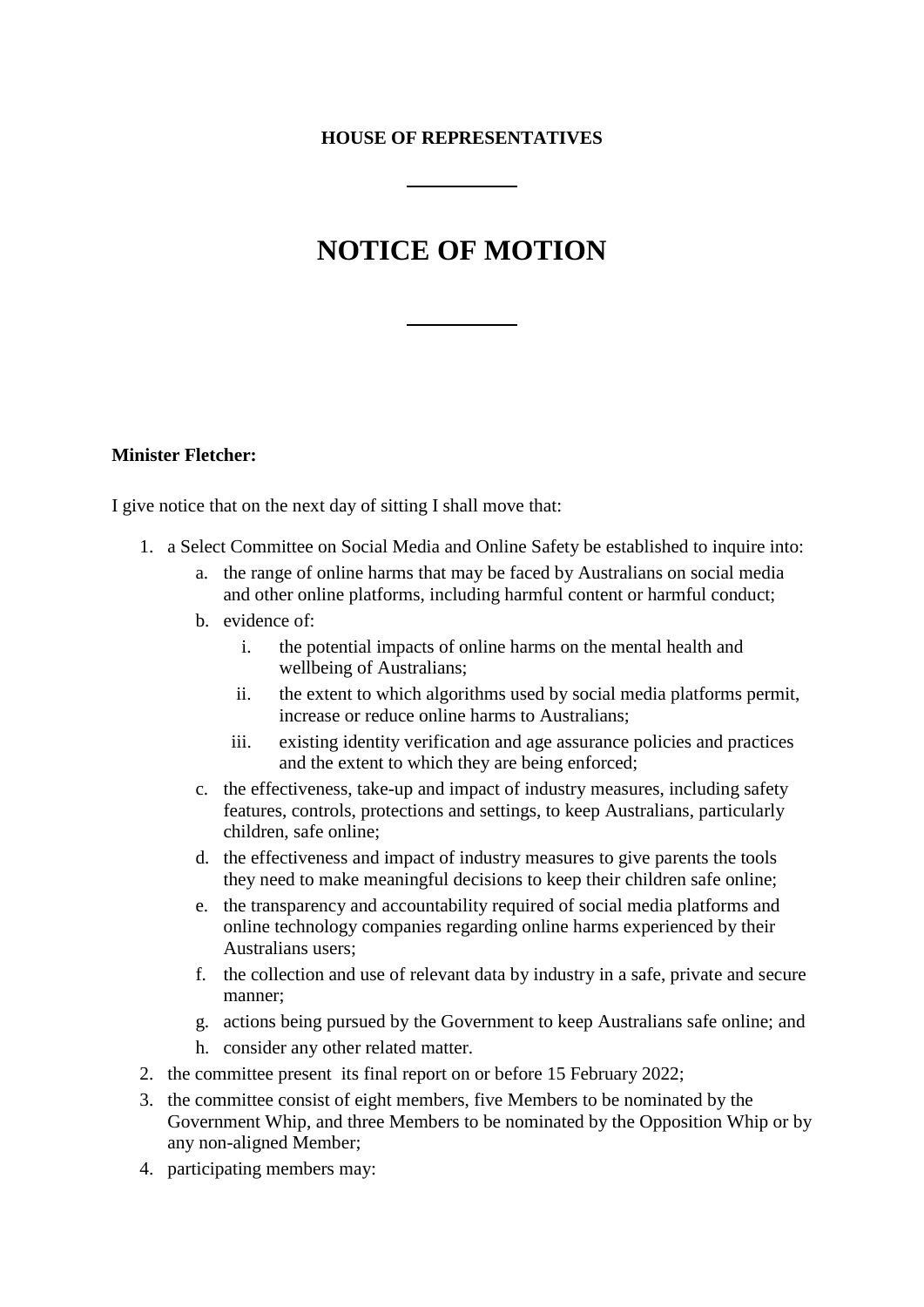- a. be appointed to the committee on the nomination of the Government Whip, the Opposition Whip or any minority party or independent member; and
- b. participate in hearings of evidence and deliberations of the committee, and have all the rights of members of the committee, but may not vote on any question before the committee;
- 2. every nomination of a member of the committee be notified in writing to the Speaker of the House of Representatives;
- 3. the members of the committee hold office as a joint select committee until presentation of the committee's final report or until the House of Representatives is dissolved or expires by effluxion of time, whichever is the earlier;
- 4. the committee may proceed to the dispatch of business notwithstanding that not all members have been duly nominated and appointed and notwithstanding any vacancy;
- 5. the committee elect:
	- a. a Government member as its chair; and
	- b. a non-Government member as its deputy chair who shall act as chair of the committee at any time when the chair is not present at a meeting of the committee;
- 6. at any time when the chair and deputy chair are not present at a meeting of the committee, the members present shall elect another member to act as chair at that meeting;
- 7. in the event of an equally divided vote, the chair, or the deputy chair when acting as chair, have a casting vote;
- 8. three members of the committee constitute a quorum of the committee;
- 9. the committee:
	- a. have power to appoint subcommittees consisting of three or more of its members, and to refer to any subcommittee any matter which the committee is empowered to examine; and
	- b. appoint the chair of each subcommittee who shall have a casting vote only;
- 10. at any time when the chair of a subcommittee is not present at a meeting of the subcommittee, the members of the subcommittee present shall elect another member of that subcommittee to act as chair at that meeting;
- 11. two members of a subcommittee constitute the quorum of that subcommittee;
- 12. members of the committee who are not members of a subcommittee may participate in the proceedings of that subcommittee but shall not vote, move any motion or be counted for the purpose of a quorum;
- 13. the committee or any subcommittee have power to:
	- a. call for witnesses to attend and for documents to be produced;
	- b. conduct proceedings at any place it sees fit;
	- c. sit in public or in private;
	- d. report from time to time; and
	- e. adjourn from time to time and to sit during any adjournment of the House of Representatives;
- 14. the committee or any subcommittee have power to consider and make use of the evidence and records of any former committee on related matters; and